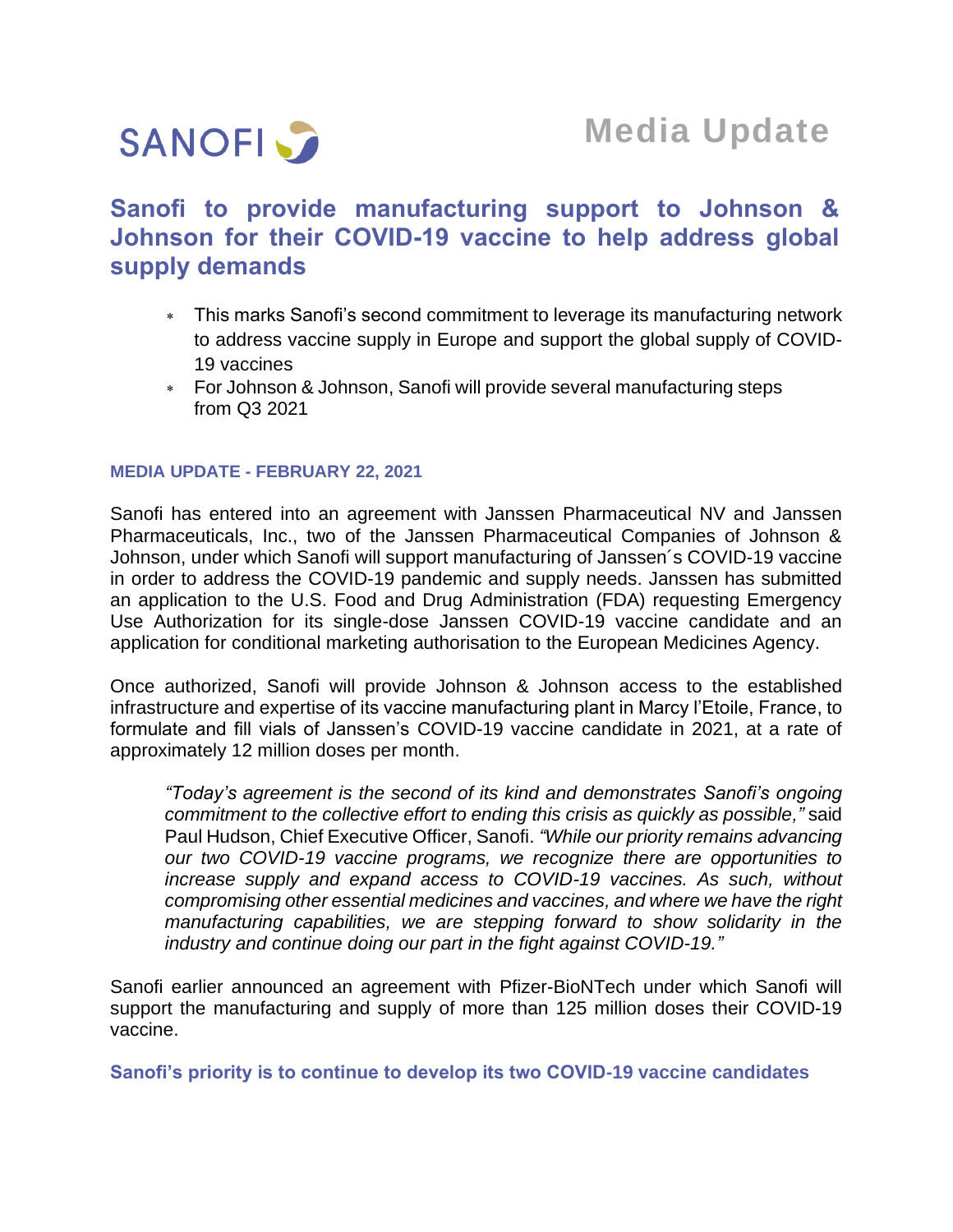• Sanofi is collaborating with GSK on a COVID-19 vaccine candidate using the same recombinant protein-based manufacturing technology as one of Sanofi's seasonal influenza vaccines, combined with GSK's established pandemic adjuvant platform.

The Companies initiated a new Phase 2 study in February 2021 that will evaluate the vaccine candidate with an improved antigen formulation in order to achieve high-level immune response across all age groups. If data are positive, a global Phase 3 study could start in Q2 2021. Positive results from this study would lead to regulatory submissions in the second half of 2021, with potential availability of doses in the fourth quarter of 2021.

• In addition to the recombinant protein-based vaccine in collaboration with GSK, Sanofi is developing a messenger RNA vaccine in partnership with Translate Bio.

Preclinical data [showed](https://www.biorxiv.org/content/10.1101/2020.10.14.337535v1) that two immunizations of the mRNA vaccine induced high neutralizing antibody levels that are comparable to the upper range of those observed in infected humans. A Phase 1/2 study is expected to start in Q1 2021.

Find out more about our [COVID-19 vaccine candidates.](https://www.sanofi.com/en/our-covid-19-vaccine-candidates)

## **About Sanofi**

Sanofi is dedicated to supporting people through their health challenges. We are a global biopharmaceutical company focused on human health. We prevent illness with vaccines, provide innovative treatments to fight pain and ease suffering. We stand by the few who suffer from rare diseases and the millions with long-term chronic conditions.

With more than 100,000 people in 100 countries, Sanofi is transforming scientific innovation into healthcare solutions around the globe.

Sanofi, Empowering Life

**Media Relations Contacts** Ashleigh Koss Tel: +1 (908) 205-2572 Ashleigh.Koss@sanofi.com

Nicolas Kressmann Tel.: +1 (732) 532 53-18 [Nicolas.Kressmann@sanofi.com](mailto:Nicolas.Kressmann@sanofi.com)

**Investor Relations Contacts Paris** Eva Schaefer-Jansen Arnaud Delepine Yvonne Naughton

**Investor Relations Contacts North America** Felix Lauscher Fara Berkowitz Suzanne Greco

IR main line: Tel.: +33 (0)1 53 77 45 45 [investor.relations@sanofi.com](mailto:investor.relations@sanofi.com)

<https://www.sanofi.com/en/investors/contact>

*Sanofi Forward-Looking Statements*